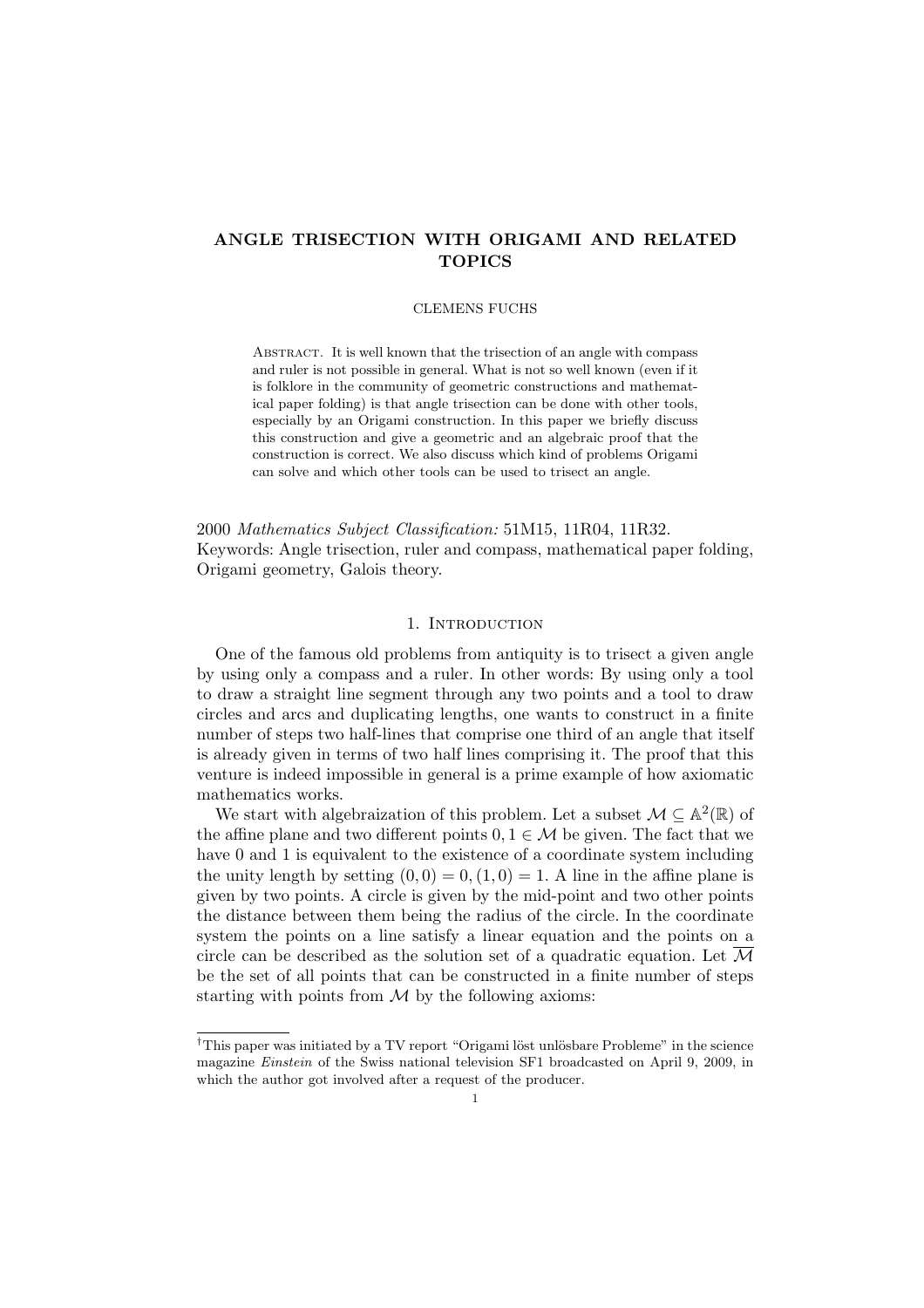- (1) For any two lines each given by two points from  $\overline{\mathcal{M}}$ , we can construct the intersection point.
- (2) Given a circle and a line both defined by points from  $\overline{\mathcal{M}}$ , then we can construct all intersection points of the circle with the line.
- (3) Given two non-identical circles by points from  $\overline{\mathcal{M}}$ , then we can construct all the intersection points of the two circles.

In fact it is easy to see that  $(3)$  follows from  $(1)$  and  $(2)$  and that, by the Mohr-Mascheroni theorem (cf. [23, 16]), all constructions can be formulated by using the compass alone. An element  $z \in \mathbb{R}$  is called constructable if the point  $(z, 0)$  is in M. Let  $\mathcal{K}(\mathcal{M})$  denote the set of all constructable elements and  $\mathbb{Q}(\mathcal{M})$  the field generated over  $\mathbb{Q}$  by the coordinates of the points in  $M$ . It is well known that the following statements are equivalent

- (i)  $z \in \mathcal{K}(\mathcal{M})$
- (ii) There is a sequence of quadratic field extensions  $K_0 := \mathbb{Q}(\mathcal{M}) \subset$  $K_1 \subset K_2 \subset \cdots \subset K_n \subset \mathbb{R}$  with  $z \in K_n$ .
- (iii) z is contained in a Galois-extension K of  $\mathbb{Q}(\mathcal{M})$  with  $[K: \mathbb{Q}(\mathcal{M})]$ being a power of 2.

The equivalence of (i) and (ii) is elementary; the equivalence to (iii) however involves quite some algebra, especially Galois theory and the fact that every 2-group is solvable.

By using the Chebyshev identity  $cos(3\varphi) = 4 cos^3(\varphi) - 3 cos(\varphi)$ , we conclude from the equivalences above that the angle  $\theta = 3\varphi$  can be trisected by compass and ruler in a finite number of steps if and only if the polynomial  $4X^3 - 3X - \cos(\theta)$  is reducible over the field  $\mathbb{Q}(\cos(\theta))$ . Especially, we get that  $\frac{\pi}{3}$  cannot be constructed by compass and ruler since  $X^3 - 3X - 1$  and so also  $4X^3 - 3X - \frac{1}{2}$  $\frac{1}{2}$  is irreducible over Q. Observe that special angles can certainly be trisected, e.g. just look at the trivial example  $\theta = 0$ .

In summary the bottom line is that angle trisection involves the solution of an irreducible polynomial of degree three whereas constructable numbers are only roots of polynomials of degree a power of two.

In the next section we show how angle trisection can be solved by Origami. This is in fact a folklore result in the community of mathematical paper folding and origami mathematics which has already been described in numerous papers. Nonetheless, we present the construction and prove its correctness again, we discuss the background from mathematical paper folding, we give further examples of classical problems that can be solved by Origami, and finally we also discuss some further methods of angle trisection using other tools. For a general account on geometric constructions we refer to [23] and two nice books on origami are [21, 14].

## 2. Angle trisection with Origami

Somewhat surprisingly and in contrast to constructions by compass and ruler angle trisection can be done by Origami (see e.g. [5, 8]). To start with we describe the rules that are allowed to fold a given sheet of paper,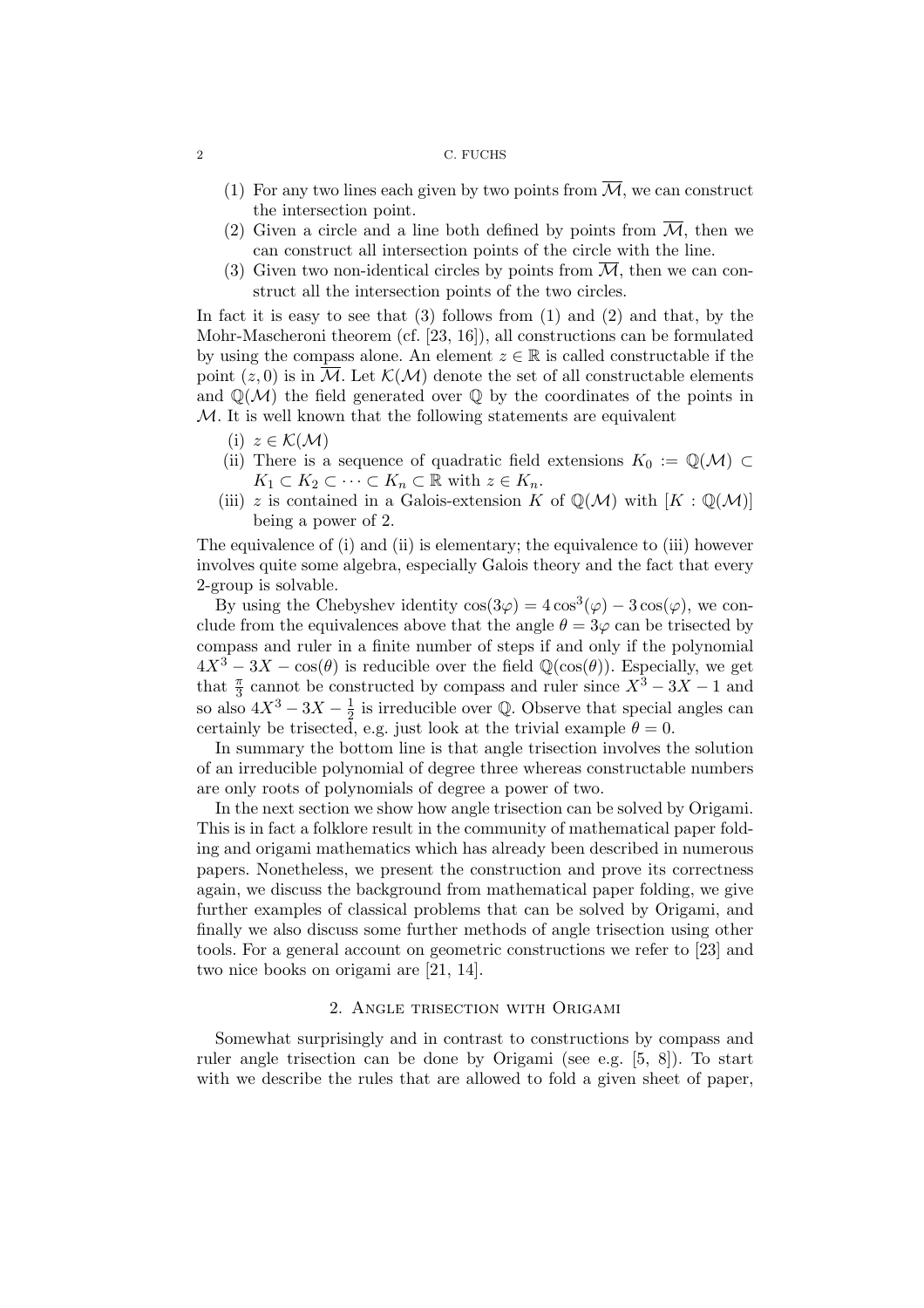namely: All lines are defined by either the edge of the paper or a crease on the paper; all points are defined by the intersection of two lines; all folds must be uniquely defined by aligning combination of points and lines and a crease is formed by making a single fold, flattening the result and (optionally) unfolding. The last rule is somewhat restrictive, because it excludes multiple folds that are frequently used in more complicated Origami figures.

Now we give the construction of the angle trisection that was discovered by H. Abe (cf. [7]) and that was mentioned again at several places since then. We start with a square (or rectangular) paper and denote the corner points (starting with the top left and enumerating the others anti-clockwise) by  $A, B, C, D$ , respectively. Moreover, we assume that there is given a crease starting in B that meets the line segment  $AD$  in the point P (see Fig. 1).



Now we perform the following steps in order to trisect the angle  $\theta = \triangleleft (CBP)$ :

Angle trisection with Origami

- i) Make a crease by folding and unfolding edge  $BC$  parallel to  $AD$ ; the point on  $AB$  is denoted by  $E$ .
- ii) Fold edge BC up to the crease from step i) and unfold. The new point  $G$  is the mid-point of the segment  $BE$ .
- iii) Make a fold such that the point  $E$  lies on the crease  $BP$  and simultaneously B lies on the crease obtained in step ii).
- iv) Crease along the existing crease through point  $G$ , creasing through both layers.
- v) Unfold.
- vi) Extend the crease from step iv) to the point  $B$  and fold the edge BC to lie on this crease and unfold.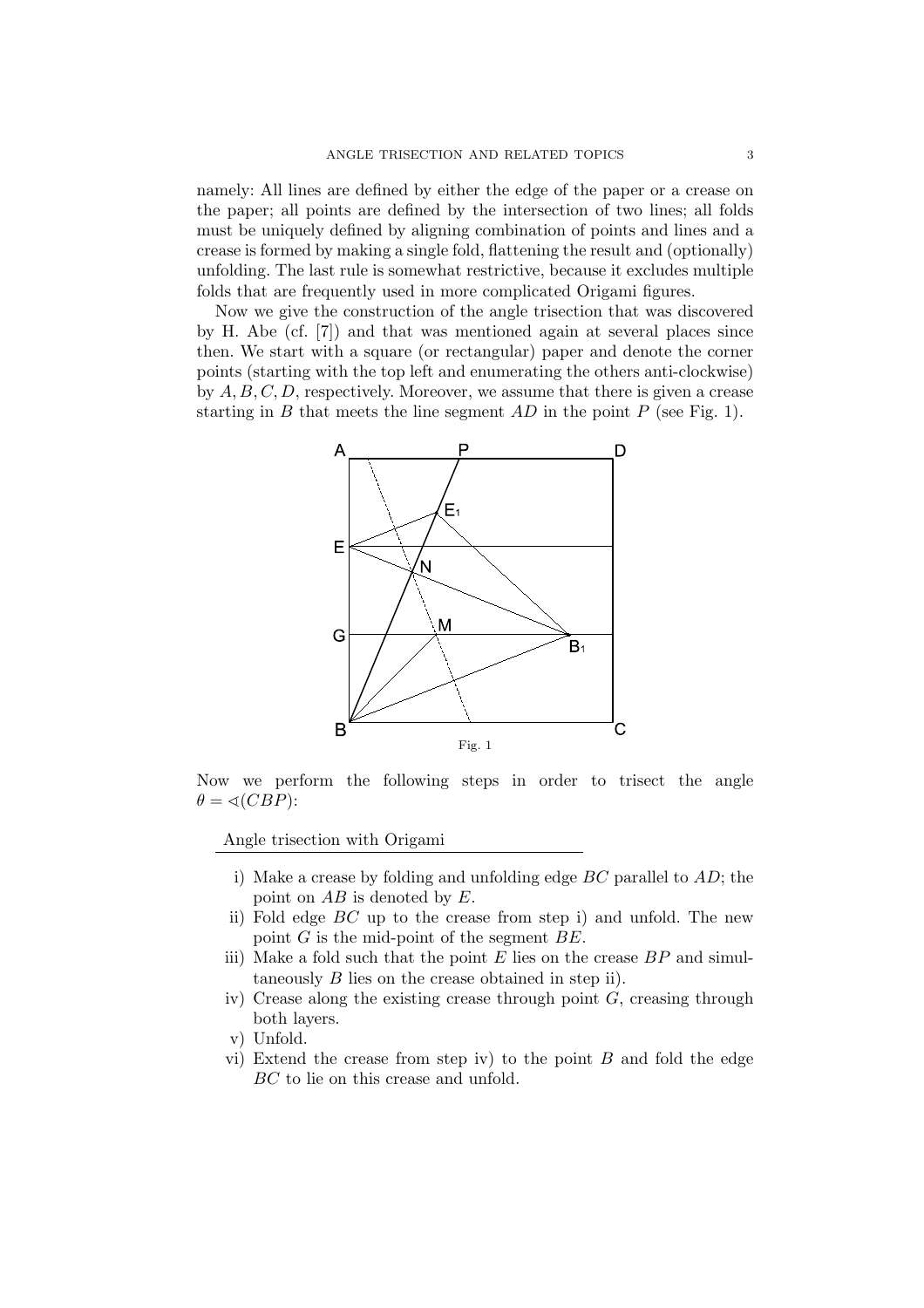vii) The angle  $\theta$  is trisected by  $\triangleleft (CBB_1)$ .

Of course we still have to prove that this construction really works and we shall give two proofs of the following statement.

Theorem 1. The Origami construction described above trisects the given angle θ.

Geometric proof of the correctness. Let  $\varphi = \varphi(CBB_1)$ . By construction the trapezoid  $BB_1E_1E$  is isosceles. Thus the triangle  $BB_1M$  is also isosceles. It follows that  $\varphi = \vartriangleleft (MB_1B) = \vartriangleleft (B_1BM)$  where we have also used that the line starting at G is parallel to the line  $BC$ . Now we use the symmetry of the triangle  $EBB_1$  to see that  $\varphi = \varphi(EB_1G)$ . Finally, again by symmetry, the triangle  $BB_1N$  is also isosceles and therefore we get  $\varphi = \vartriangleleft (MBN)$ . This shows that  $\theta = \sphericalangle (CBP) = 3\varphi$  or  $\varphi = \frac{\theta}{3}$ 3 . — Первый процесс в после просто просто просто просто просто просто просто просто просто просто просто просто<br>В 1990 году стала просто просто просто просто просто просто просто просто просто просто просто просто просто п

Alternatively we can introduce a coordinate system and then derive the same result by using polynomial equations that come from Abe's construction. We also give this proof.

Arithmetic proof of the correctness. Let B be the origin of the coordinate system and let  $BC$  lie on the x- and  $BA$  on the y-axis. Denote the coordinates of the yet unknown points  $E_1, B_1$  by  $E_1 = (\alpha, \beta), B_1 = (\gamma, \delta)$ . Then we have  $E = (0, 2\delta), B = (0, 0)$ . We can still fix the unity of the coordinate system and we choose it such that  $\gamma^2 + \delta^2 = 1$ . This can be assumed without loss of generality. By construction it follows that  $\alpha^2 + \beta^2 = 1$  and thus  $B_1 = (\cos(\theta), \sin(\theta))$  where as before we have  $\theta = \triangleleft(CBP)$ . We will use the following two conditions that are satisfied by construction: Firstly the line segment BE has the same length as  $B_1E_1$ , which gives the equation  $4\delta^2 = (\alpha - \gamma)^2 + (\beta - \delta)^2$ , and secondly  $EE_1$  is parallel to  $BB_1$ , which gives

$$
\frac{\alpha}{\beta - 2\delta} = \frac{\gamma}{\delta}.
$$

Thus we have the following four relations:

$$
f_1 = \gamma^2 + \delta^2 - 1 = 0
$$
  
\n
$$
f_2 = 3\delta^2 + 2\beta\delta - \alpha^2 + 2\alpha\gamma - \gamma^2 - \beta^2 = 0
$$
  
\n
$$
f_3 = \alpha\delta + 2\gamma\delta - \beta\gamma = 0
$$
  
\n
$$
f_4 = \alpha^2 + \beta^2 - 1 = 0
$$

Our goal is to deduce an equation involving  $\gamma$  and  $\alpha$  that is independent of β, δ. We get  $3f_1 - f_2 = 0 = 4\gamma^2 - 2\alpha\gamma - 2\beta\delta + \alpha^2 + \beta^2 - 3$ . By multiplying with  $\alpha + 2\gamma$  and adding  $2\beta f_3$  we get  $8\gamma^3 - 6\gamma + \alpha^3 - 3\alpha + \alpha\beta^2 = 0$ . Now we subtract  $\alpha f_4$  to get  $8\gamma^3 - 6\gamma - 2\alpha = 0$ . Dividing by 2 gives  $4\gamma^3 - 3\gamma - \alpha = 0$ . We have shown that  $\gamma$  is a root of the polynomial  $4X^3 - 3X - \alpha$  with  $\alpha = \cos(\theta)$  and thus we have indeed  $\gamma = \cos(\frac{\theta}{3})$  as wanted.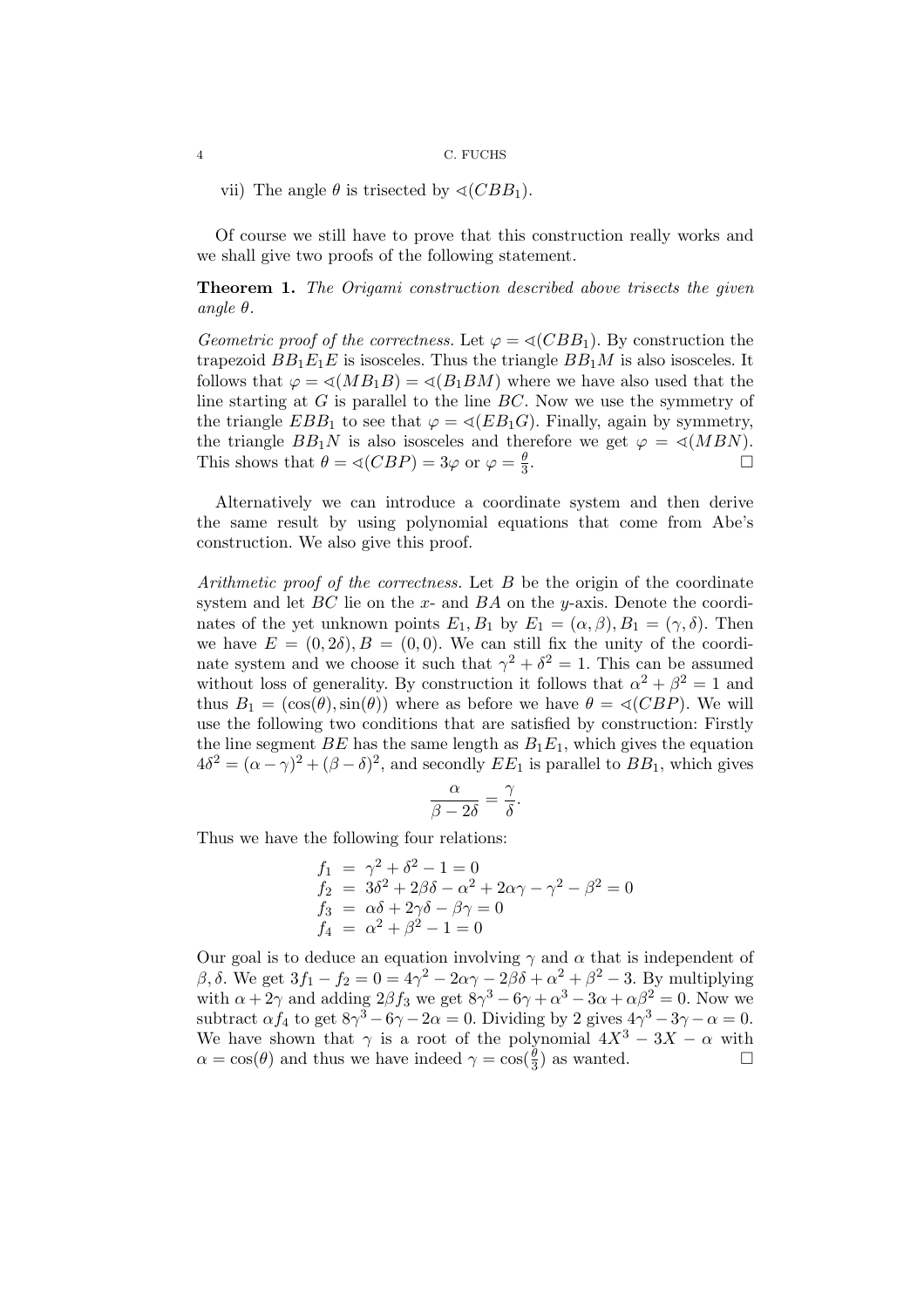The strategy of variable elimination in the arithmetic proof is motivated by calculating the Gröbner basis of the ideal  $\mathcal I$  generated by  $f_1 = Z^2 + W^2 1, f_2 = 3W^2 + 2YW - X^2 + 2XZ - Z^2 - Y^2, f_3 = XW + 2ZW - YZ, f_4 =$  $X^2 + Y^2 - 1$  with respect to some term order. From the proof we get

$$
(3X + 6Z)f1 - (X + 2Z)f2 + 2Yf3 - Xf4 = 2(4Z3 - 3Z - X).
$$

We briefly give some more details: By using the lexicographic term order  $\succ$ with  $Y \succ W \succ X \succ Z$  we get  $\{Y-4WZ^2+W,W^2+Z^2-1,X-4Z^3+3Z\}$  as the reduced Gröbner basis for  $\mathcal{I}$ ; in particular this implies that  $f_1, f_2, f_3, f_4$ do not generate the polynomial ring  $\mathbb{Q}[X, Y, Z, W]$ . We could have proved also other relations, e.g., taking the lexicographic term order with  $X \succ Z \succ$  $Y \succ W$  gives the reduced Gröbner basis  $\{X+4ZW^2-Z,Z^2+W^2-1,Y+Y\}$  $4W^3 - 3W$ } for  $\mathcal I$  and therefore we get  $4\delta^3 - 3\delta + \beta = 0$  which proves the correctness once again. The use of Gröbner basis is the algorithmic link between algebraization and proving that certain algebraic relations hold. We mention that such techniques are also used in [2].

Observe that there are also other Origami constructions that trisect a given angle (cf.  $[20, p. 34ff]$  and the footnote in  $[5, p. 285]$ ). In conclusion we see that Origami can solve at least some equations of degree three. When looking at the steps in the construction of the Origami angle trisection, it is clear that the critical step is step iii). The dashed line in Fig. 1 is the crease needed for that step. With the notation of the arithmetic proof, the equation for this crease is given by  $2(\gamma X + \delta Y) = 1$  where  $\gamma$  satisfies the equation  $4\gamma^3 - 3\gamma - \alpha = 0$  and similarly  $\delta$  satisfies the equation  $4\delta^3 - 3\delta + \beta = 0$ . In other words finding that fold is equivalent to solve these particular cubic equations. The question arises which numbers can be constructed by using Origami. We shall discuss this in the next section.

### 3. Intermezzo on mathematical paper folding

The discussion on the constructability by Origami can be started similarly to the classification of constructable numbers in Section 1. We have already said what we mean by a line and a point and which folding operations are allowed. Let  $\mathcal{N} \subseteq \mathbb{A}^2(\mathbb{R})$  be a set with  $0, 1 \in \mathcal{N}$ . We denote by  $\overline{\mathcal{N}}$  the set of all points in the plane that can be constructed in a finite number of steps by the following operations:

- (1) For any two points from  $\overline{\mathcal{N}}$ , there is a unique fold through both of them.
- (2) Given two points  $P_1, P_2 \in \overline{\mathcal{N}}$ , then we can fold  $P_1$  onto  $P_2$ .
- (3) Given two lines defined over  $\overline{\mathcal{N}}$ , then we can fold one line to lie on the other one.
- (4) Given a point  $P \in \overline{\mathcal{N}}$  and a line defined over  $\overline{\mathcal{N}}$ , there is a fold perpendicular to the line passing through the point P.
- (5) Given two points  $P_1, P_2 \in \overline{\mathcal{N}}$  and a line defined over  $\overline{\mathcal{N}}$ , then there is a fold that places  $P_1$  on the line such that the crease passes through  $P_2$ .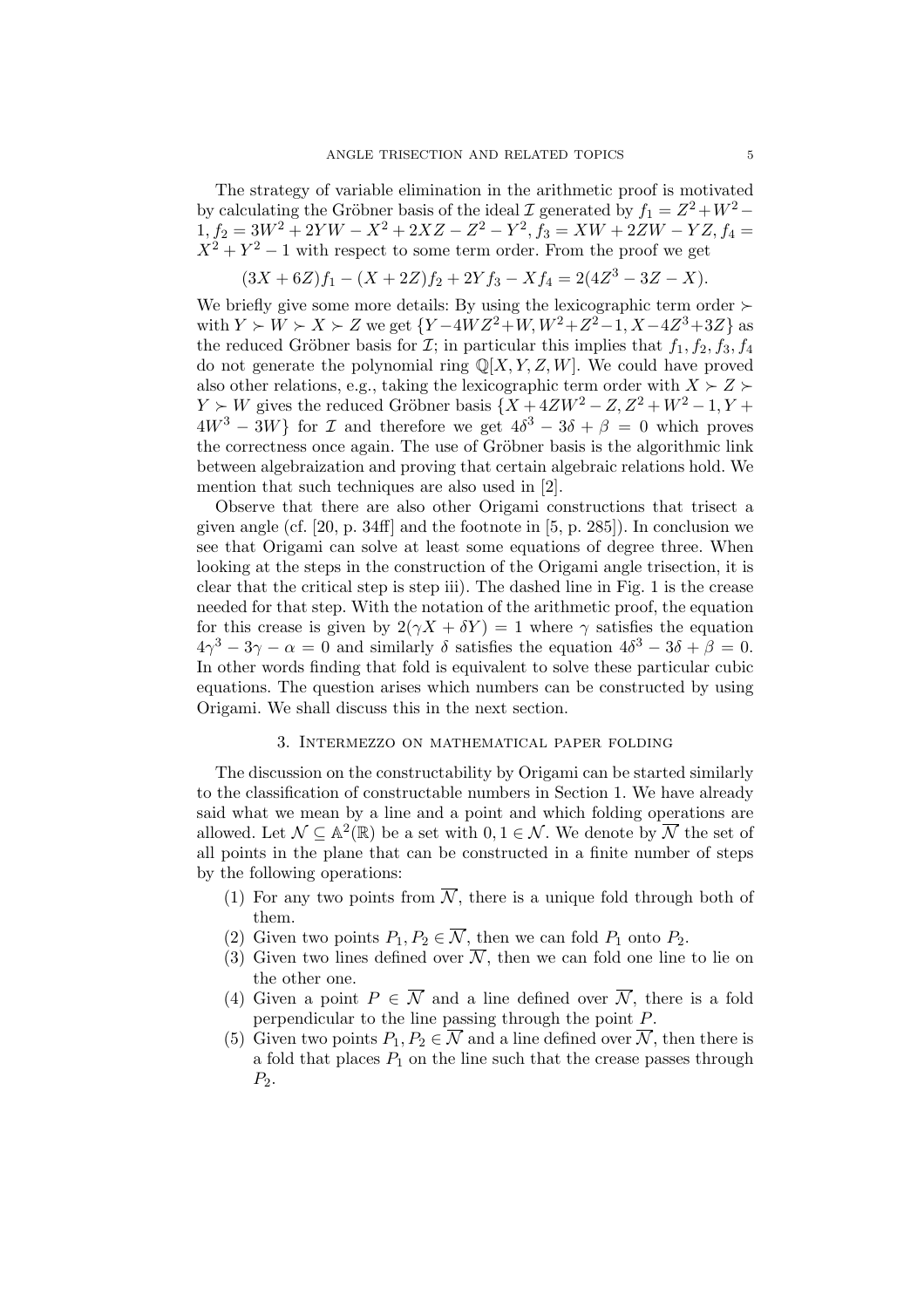- (6) Given two points  $P_1, P_2 \in \overline{\mathcal{N}}$  and two lines defined over  $\overline{\mathcal{N}}$ , then there is a fold that places  $P_1$  on the first and  $P_2$  on the second line.
- (7) Given a point  $P \in \overline{\mathcal{N}}$  and two lines defined over  $\overline{\mathcal{N}}$ , then there is a fold perpendicular to the second line that places  $P$  on the first line.

The first six axioms were found by H. Huzita (cf. [18] and also [13]) and the seventh by K. Hatori and independently by J. Justin and by R. Lang. They are called the Huzita-Hatori axioms for origametric geometry (sometimes the Huzita-Justin axioms). It was proved by Lang that these axioms completely describe all operations that can be performed by paper folding (see [20]) and therefore they are now the fundamentals of the mathematical theory of paper folding.

We say that  $z \in \mathbb{R}$  is Origami-constructable if the point  $(z, 0)$  is in  $\overline{\mathcal{N}}$ . Let  $\mathcal{O}(\mathcal{N})$  be the set of Origami-constructable numbers and  $\mathbb{O}(\mathcal{N})$  the field generated over  $\mathbb{O}$  by the coordinates of the points in N. By examining the axioms it can be shown that the following theorem holds (we do not give all details in the proof):

Theorem 2. The following statements are equivalent:

- (i)  $z \in \mathcal{O}(\mathcal{N})$
- (ii) There is a sequence of quadratic or cubic field extensions  $K_0 :=$  $\mathbb{Q}(\mathcal{N}) \subset K_1 \subset K_2 \subset \cdots \subset K_n \subset \mathbb{R}$  with  $z \in K_n$ .
- (iii) z is contained in a Galois-extension K of  $\mathbb{Q}(\mathcal{N})$  with  $[K:\mathbb{Q}(\mathcal{N})]=$  $2^a3^b$  for some non-negative integers  $a, b$ .

Proof. The equivalence of (i) and (ii) follows from algebraization of the axioms, which shows that axioms (1)-(7) are equivalent to Origami-construct the roots of any irreducible polynomial of degree at most three with coefficients that are already Origami-constructable. For this see [20] or [1, 19].

The equivalence of (ii) and (iii) follows as in the classical case (cf. [3]): Given (ii) we just take the normal closure of  $K_n$ , which is a Galois-extension and of order divisible only by 2 and 3 since only elements of this order are used to generate it. Conversely, given (iii) we conclude by a famous theorem of Burnside (cf. [4]) that the Galois group of K is solvable. This means that there is a subnormal series whose quotients are cyclic groups of order 2 or 3. By Galois theory this precisely corresponds to a tower of field extensions as claimed in (ii).  $\Box$ 

We give a brief discussion on the axioms and their role concerning the quadratic and cubic field extensions above. The axioms  $(1)-(5)$  and  $(7)$  are equivalent to solve any quadratic equations with coefficients in  $\mathcal{O}(\mathcal{N})$ . In fact already the points that can be constructed by  $(1)-(5)$  are the same as the constructable points  $\mathcal{K}(\mathcal{N})$  by compass and ruler. Moreover, (2),(3) and  $(5)$  are equivalent to  $(1)-(5)$ . Axiom  $(7)$  just allows to solve certain quadratic equations. Axiom (6) however is equivalent to solve arbitrary cubic equations. In [20] this is deduced directly by studying the relevant algebraic equations. R. Alperin in [1] identified the pair given by a point and a line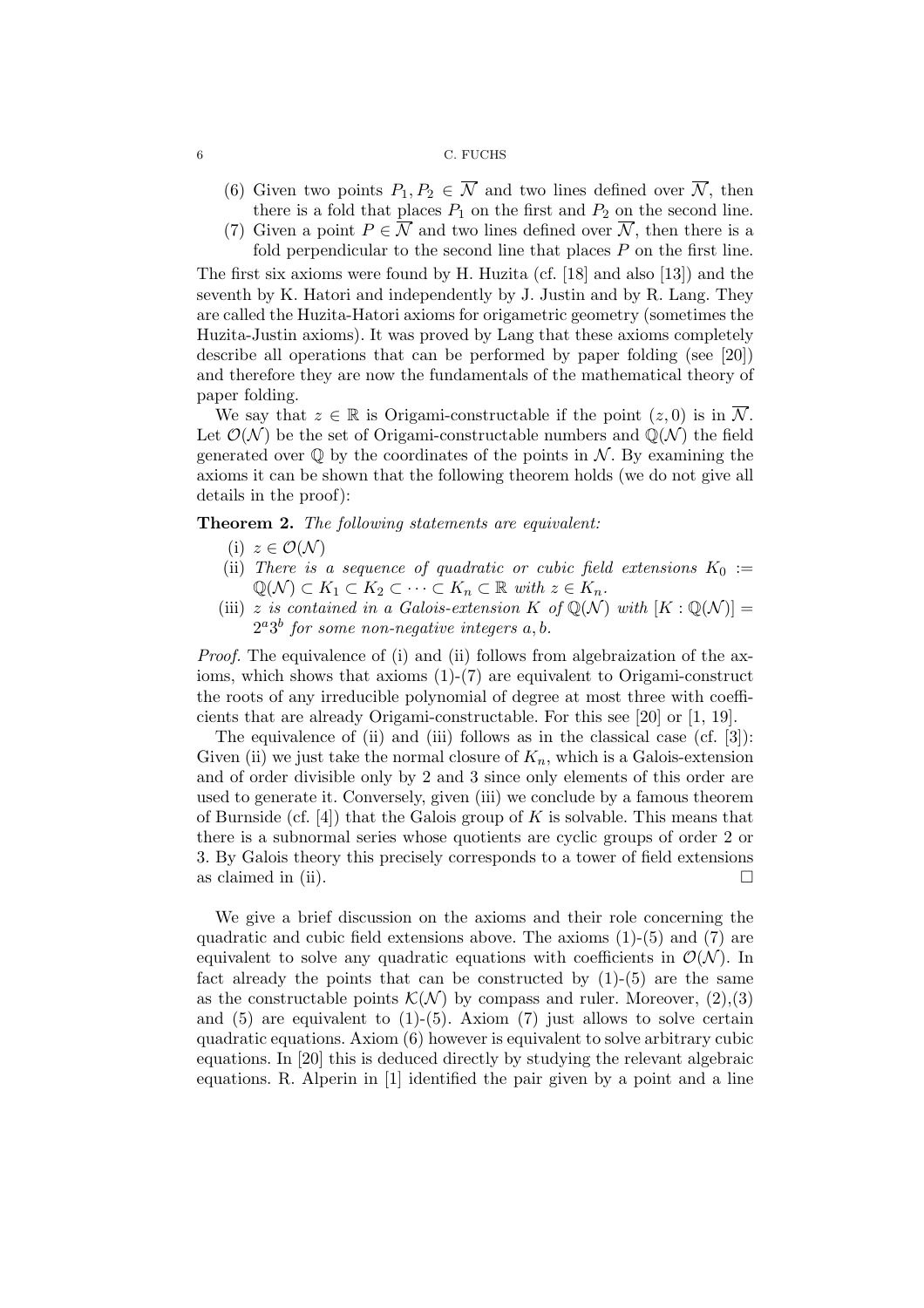by a conic whose focus is the given point and directrix is the given line and uses some basic algebraic geometry. In this language (6) is equivalent to construct the simultaneous tangent line to the two parabolas with the given data of foci and directrices. From there it is also easy to see that conversely any cubic equation can by solved by this Origami step: Take the conics

$$
\left(Y - \frac{a}{2}\right)^2 = 2bX, \quad Y = \frac{1}{2}X^2,
$$

with Origami-constructable foci and directrices; then it is easy to verify that the common tangent has slope z satisfying  $z^3 + az + b = 0$ ; hence we can solve any cubic equation with specified  $a, b \in \mathcal{O}(\mathcal{N})$  (see [1, p. 129]).

We mention that Hatori has shown that in fact axiom (6) is enough and the others follow from it when we interpret a line placing  $P$  onto a given line on which  $P$  is already on either as a line perpendicular to it or a line passing through P. Finally, we remark that Alperin and Lang recently considered constructions where simultaneous folds are allowed and they formalized this in multi-fold axioms (cf. [2]); this in turn makes it possible to solve also algebraic equations of higher degree and to perform, for example, the quintisection of an angle.

In the next section we will discuss some further Origami constructions to well-known problems.

### 4. Further Origami constructions

Motivated by the fact that Origami can solve old problems we can look for other such results. Of course the antique problems of squaring or rectifying the circle are still out of reach since that would mean to construct the transcendental number  $\pi$  (but compare with [15]).



However, the Delian problem of doubling the cube can be solved by Origami since it just means to construct the cube root of 2, i.e. the real solution to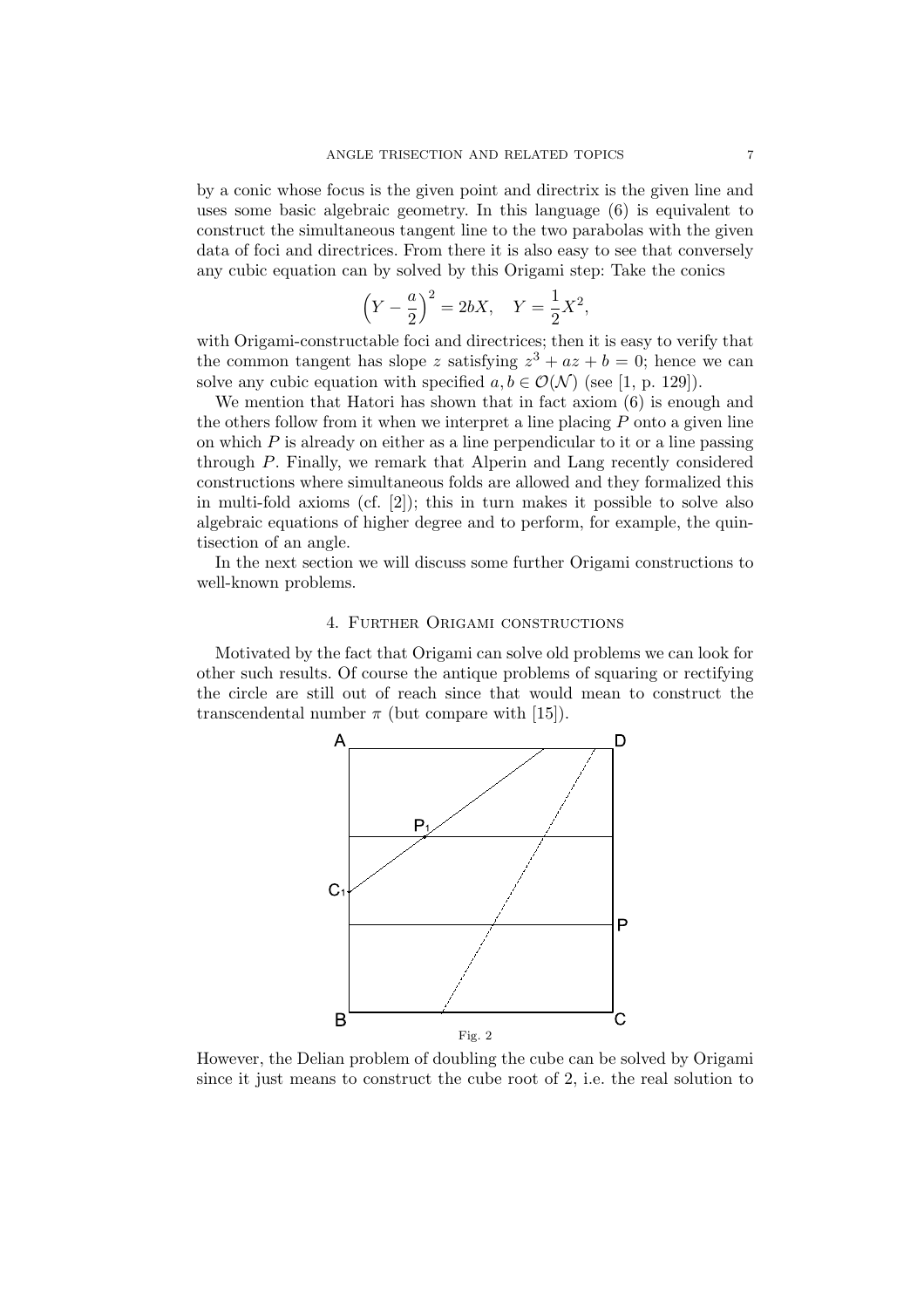the cubic equation  $X^3 - 2 = 0$ , which in contrast is again not possible by compass and ruler. The construction is like this (see Fig. 2):

Squaring the cube with Origami

- i) Take a square sheet of paper and divide it parallel to  $BC$  into three equal parts. We get two lines; the vertex of the lower line on the edge  $CD$  is denoted by  $P$ .
- ii) Make a fold such that C is on the edge  $AB$  and the point P is on the upper line that divides BC into three parts.
- iii) The ratio of lengths of  $AC_1$  to  $C_1B$  is  $\sqrt[3]{2}$ .

This construction can be found in [24], where the correctness is also discussed. There are also other Origami constructions for  $\sqrt[3]{2}$ , e.g. based on solving the cubic equation  $X^3 - 2 = 0$  (see [20]).

Another classical question is which regular polygons can be constructed by compass and ruler. It is well known (see  $[25]$ ) that the regular *n*-gon is constructable if and only if  $n = 2^k p_1 \cdots p_r$  for a non-negative integer k and distinct primes (called Fermat primes) of the form  $p_j = 2^{k_j} + 1$ for  $j = 1, \ldots, r$ . Analogously, one can show (cf. [11, 6]) that a regular *n*gon is Origami-constructable if and only if n is of the form  $2^a 3^b p_1 \cdots p_s$ for non-negative integers  $a, b$  and distinct primes (called Pierpont primes) of the form  $p_j = 2^{a_j}3^{b_j} + 1$  for  $j = 1, \ldots, s$ . Equivalently, the regular *n*gon is constructable if and only if  $\varphi(n) = 2^l$  for a non-negative integer l, and Origami constructable if and only if  $\varphi(n) = 2^{c}3^{d}$  for non-negative integers c, d, where  $\varphi$  denotes Euler's totient function. An explicit folding construction can be found in [9] for  $n = 7$  and in [10] for  $n = 9$ . We mention that this implies that Origami solves also certain higher degree equations like  $X^7-1=0$  or  $X^9-1=0$ . Since we have Theorem 2 this of course implies that these equations can be reduced to solve cubic and quadratic equations only, for  $X^7 - 1 = 0$  we see that  $2 \cos(\frac{2\pi}{7})$  is a root of  $X^3 + X^2 - 2X - 1 = 0$ and similarly  $cos(\frac{2\pi}{9})$  is a root of  $8X^3 - 6X + 1 = 0$ . For more details we also refer to [5].

### 5. Angle trisection with other tools

Finally, we come back to our main topic and discuss some other methods to trisect a given angle. In fact it is well known (cf. [23]) that angles can be trisected if one slightly changes the rules of having compass and ruler. It goes back to Archimedes who used neusis constructions to trisect an angle by compass and a marked ruler. This construction is somewhat similar to what happens with Origami since there we have also marked a line segment (namely BE in the notation of Section 2) and moved it such that it appeared with certain properties (namely the vertices lie on certain lines).

The neusis construction of Archimedes on the other hand uses an anchor where the ruler is fixed and then it is arranged such that the marked segment is at a specific position.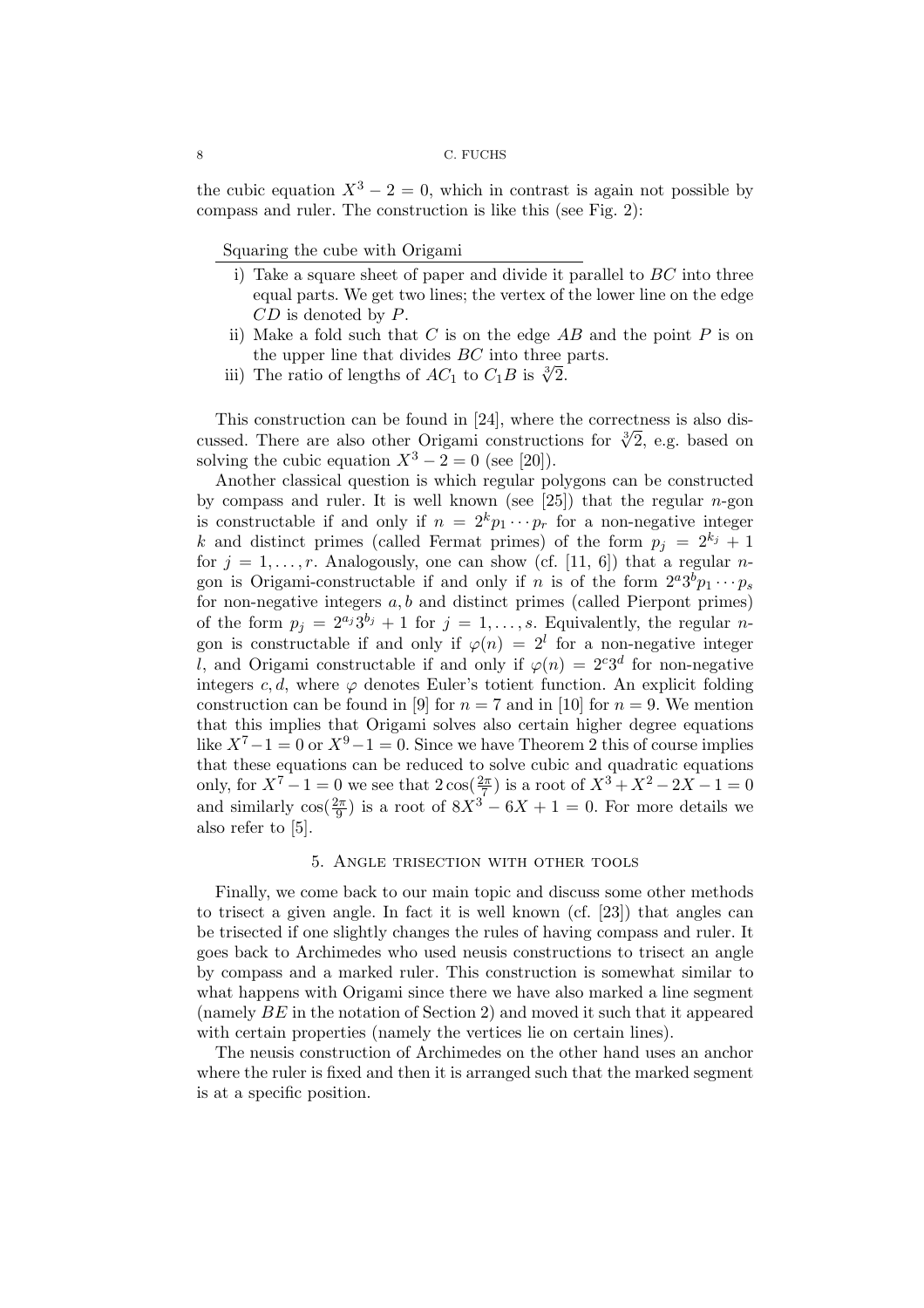

Assume that the angle  $\theta$  is given by the line AB and the horizontal line (see Fig. 3). Then the construction goes like follows:

Angle trisection with compass and marked ruler

- i) Draw a circle with mid-point  $B$  and radius equal to the length of AB.
- ii) Mark length  $AB$  at the ruler (if the ruler has a given mark then extend the line segment AB such that it has this length).
- iii) Anchor the ruler at point  $A$  and move it until one end of the mark is on the circle and the other one is on the horizontal line.
- iv)  $\triangleleft(ADB) = \frac{\theta}{3}$

It is not too hard to check that the construction really works. Thus by marking the ruler one can solve at least some cubic equations (namely those with all roots real). For more details see [12, Chapter 6, pp. 259ff]. In fact there it is shown that the set of real numbers that are constructable by using compass and a marked ruler is the same as the set of Origami-constructable numbers (cf. [11] and [12, Theorem 31.5 and Proposition 31.7]) since we have the following equivalence:

- (i)  $z \in \mathbb{R}$  is constructable in a finite number of steps by compass and marked ruler starting from a given set  $\mathcal{M} \subseteq \mathbb{R}^2$  with  $0, 1 \in \mathcal{M}$ .
- (ii) There is a sequence of quadratic or cubic field extensions  $K_0 =$  $\mathbb{Q}(\mathcal{M}) \subset K_1 \subset K_2 \subset \cdots \subset K_n \subset \mathbb{R}$  with  $z \in K_n$ .
- (iii) There is a sequence of field extensions  $K_0 := \mathbb{Q}(\mathcal{M}) \subset K_1 \subset K_2 \subset$  $\cdots \subset K_n \subset \mathbb{R}$  where  $K_{i+1}$  is obtained from  $K_i$  by adjoining  $\sqrt{a}$  with  $a \in K_i$ ,  $a > 0$ ,  $\sqrt[3]{a}$  with  $a \in K_i$  or  $\cos(\frac{\theta}{3})$  with  $\cos(\theta) \in K_i$  such that  $z \in K_n$ .
- (iv) There is a Galois-extension K over  $\mathbb{Q}(\mathcal{M})$  with  $z \in K$  and  $[K :$  $\mathbb{Q}(\mathcal{M})$ ] =  $2^a 3^b$  for non-negative integers a, b.

This clearly also leads to the same conclusion for the construction of regular polygons as in the Origami case.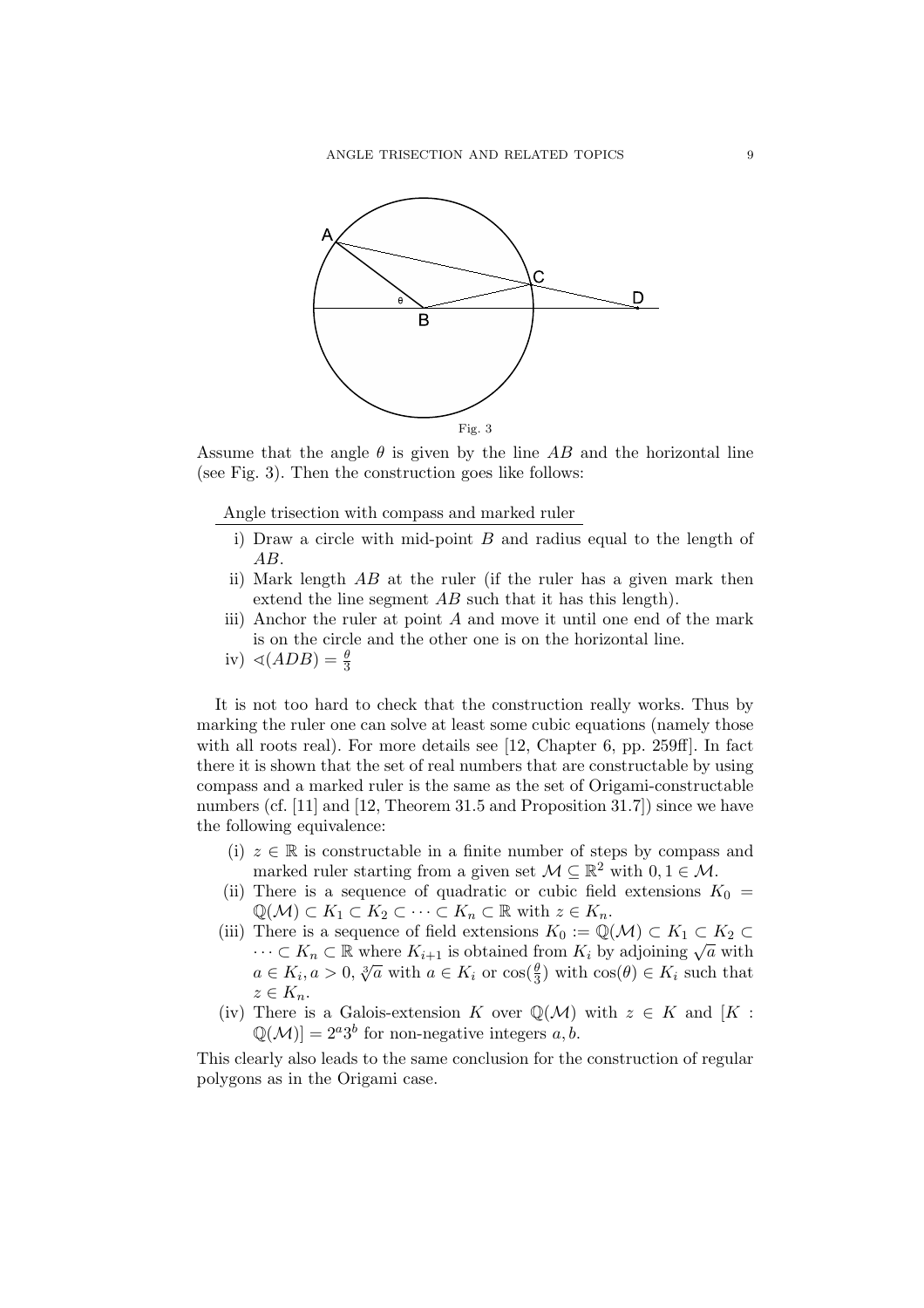Other methods of trisecting an angle use curves other than circles; such curves are called trisectrices. For example one can use the limacon that is given in polar form by  $r = \frac{1}{2} + \cos(\theta)$ , the cycloid of Ceva that is given by  $r = 1 + 2\cos(2\theta)$  or the quadratrix of Hippias that is given in implicit form by  $x = y \cot(\frac{\pi}{2}y)$ .

We briefly describe the construction by using the limacon (see [22, Part VI, 1.]): At the origin the curve has a double point and it consists of two closed loops the smaller one contained in the larger one. We put the angle  $\theta$  that we want to trisect between the lines where the segment AB is on the  $x$ -axis and  $B$  is the origin.



Angle trisection with limacon

- i) Fit AB such that it fits exactly in the smaller loop, i.e. the point A is on the limacon.
- ii) Extend the line segment  $BC$  such that its length is equal to  $AB$ .
- iii) Draw the line AC.
- iv) The point  $D$  in which it intersects the inner loop of the limacon has the property  $\theta = \langle (ABC) = 3\langle (ABD) \rangle$  and we have trisected the angle.

Even other tools like a protractor, a trisection tool, a tomahawk or a carpenter's square can be used and are in fact used in daily life for doing the job. For this and other methods we refer to [22] that gives a nice and amusing collection of trisection methods.

#### **REFERENCES**

- [1] R.C. Alperin, A mathematical theory of origami constructions and numbers, *New York J. Math.* 6 (2000), 119-133.
- [2] R.C. Alperin and R.J. Lang, One-, two-, and multi-fold origami axioms, Origami<sup>4</sup>, AK Peters, Natick, MA, 2009, pp. 371-393.
- [3] S. Bosch, *Algebra*, Springer-Verlag, Berlin, Heidelberg, 2006.
- [4] W. Burnside, On groups of order  $p^{\alpha}q^{\beta}$ , *Proc. London Math. Soc.* 1 (1904), 388-392.